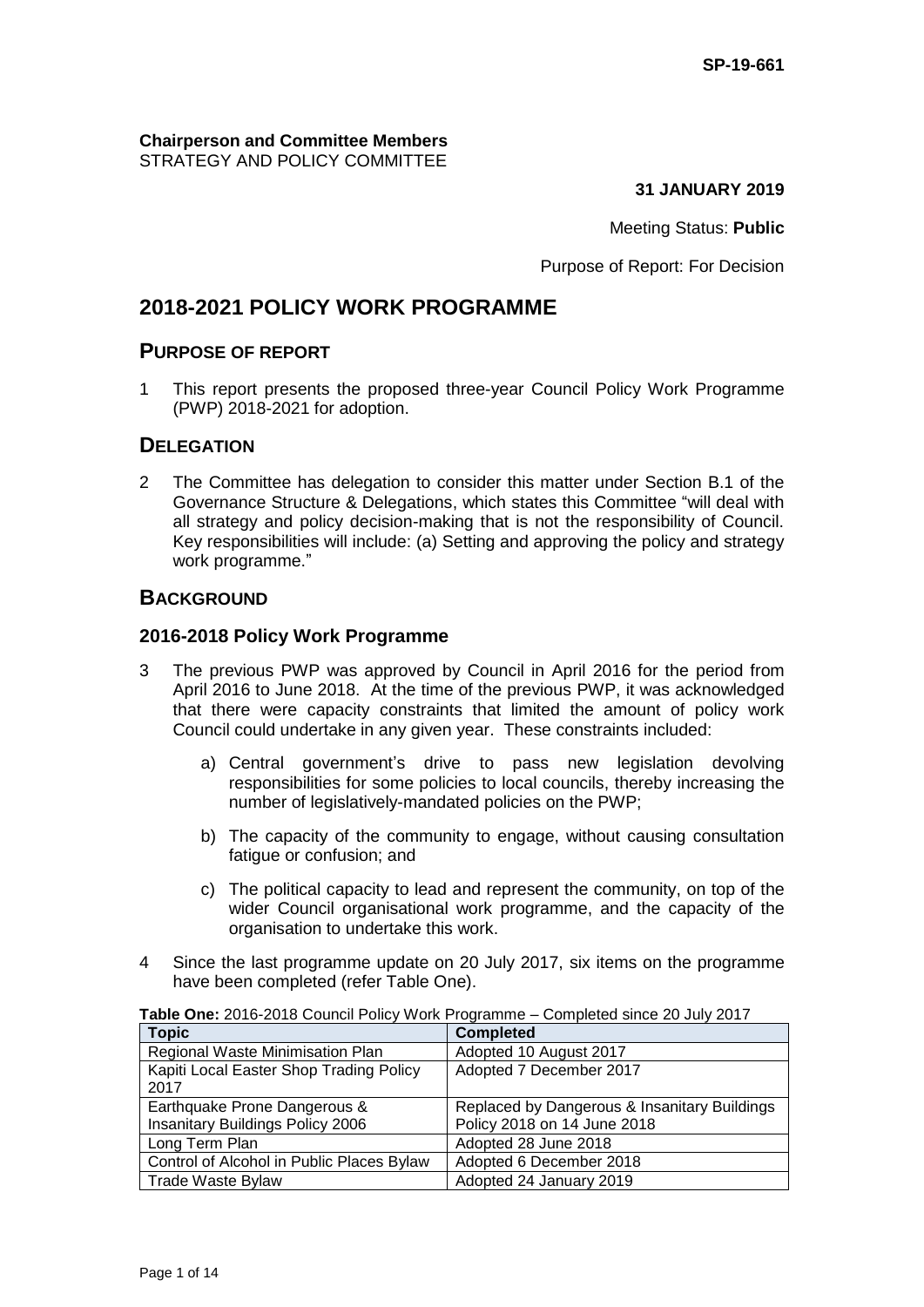The remainder of the items in the previous work programme have been carried into the new PWP for 2018-2021 (refer Table Two).

**Table Two:** 2016-2018 Council Policy Work Programme – In progress

| <b>Topic</b>                           | <b>Update</b>                           |
|----------------------------------------|-----------------------------------------|
| <b>Freedom Camping Policy</b>          | Periodic reporting initiated March 2018 |
| <b>Proposed District Plan</b>          | Appeals process underway                |
| Dog Bylaw and Policy                   | To Council on 14 March 2019             |
| Class 4 Gambling & TAB Board Venue     | To Council on 14 March 2019             |
| <b>Gambling Policies*</b>              |                                         |
| <b>Stormwater Management Strategy</b>  | Underway - to complete Dec 2021         |
| Review                                 |                                         |
| <b>Beach Bylaw Review</b>              | Start February 2019                     |
| Towards a Sustainable Transport System | To resume June 2019                     |
| 2008 Review                            |                                         |
| Environmental (Monitoring) Strategy    | Not yet underway                        |

\* Omitted from PWP, but required by legislation.

# **CONSIDERATIONS**

#### **2018-2021 Policy Work Programme**

- 5 In reviewing the PWP for the next three years, consideration was given to:
	- a) Legislative obligations;
	- b) Long Term Plan (LTP) outcomes and deliverables which set the priority focus for Council; and
	- c) The relationships between the projects, their logical dependencies, and timeframes for succession planning.
- 6 Details of the full PWP are provided, with drivers and LTP outcomes identified where applicable, in Appendix 1.

#### *Legislative obligations*

- 7 A number of the bylaws and policies on the PWP are driven by legislative obligations that require the development of new, and review of existing, policies and bylaws. (See Appendix 2 for more information on the legislatively mandated bylaws and policies.)
- 8 Specifically, over the current three-year cycle (1 July 2018 to 30 June 2021):
	- a) eight bylaws and five policies are due for review, with a further policy to be considered for development;
	- b) two WREMO Plans are to be developed; and
	- c) work will continue on:
		- o the Proposed District Plan appeals and subsequent variations;
		- o the NPS UDC reports, which will lead into the Development Management Strategy review; and
		- o the Long Term Plans, Annual Plans, Annual Reports, and Quarterly Reports.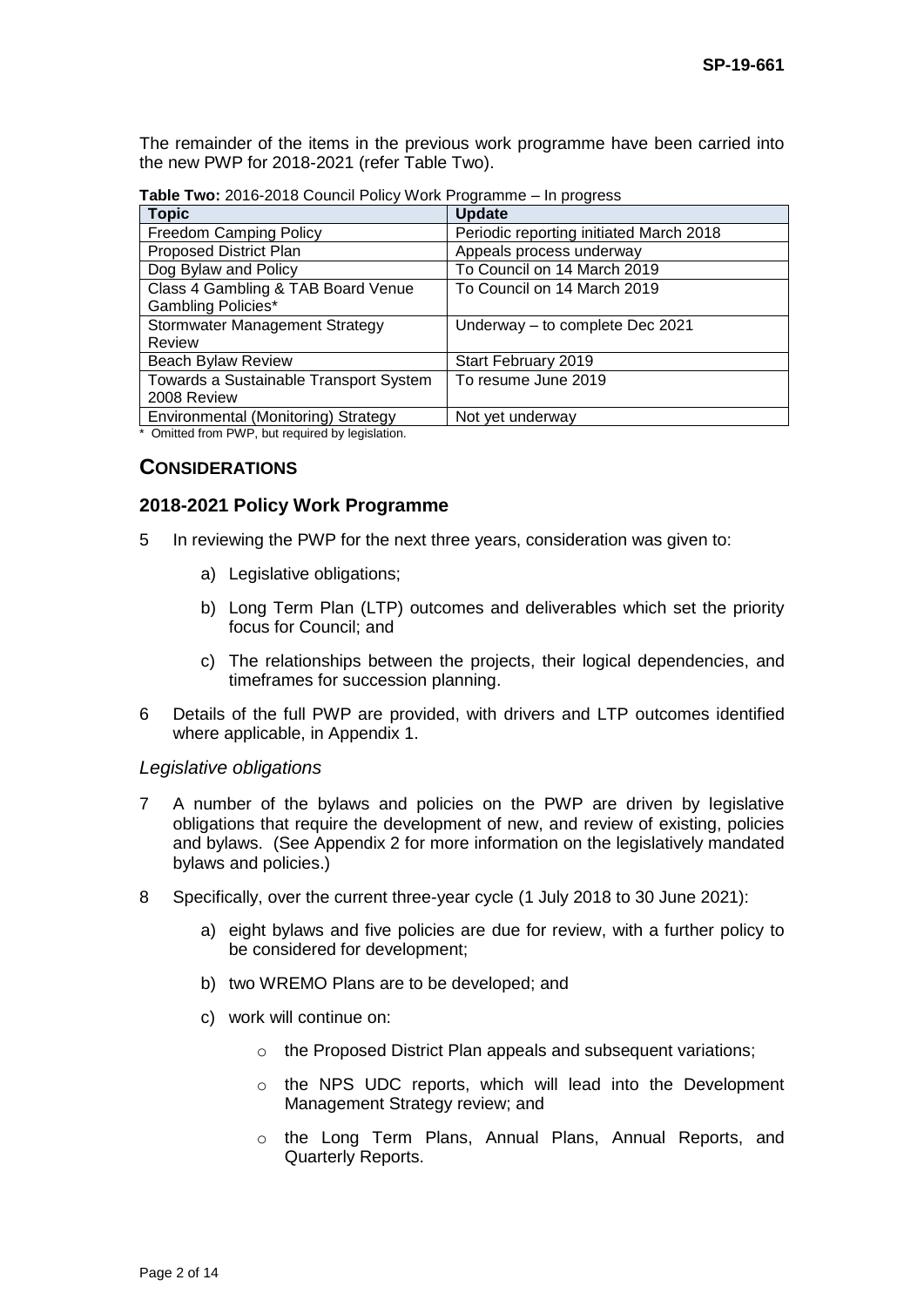# *Long term plan outcomes and deliverables*

9 Council's LTP outcomes for the next 10 years are:

### **3-year focus**

- Improved financial position against financial constraints
- Infrastructure investment that supports resilience and agreed growth projections
- Improved accessibility of Council services
- A positive response to our distinct district identity
- An effective response to climate change in Kāpiti

# **10-year focus**

- Community satisfaction with Council services is maintained or improved
- A more diverse range of businesses in the District
- A community that is more resilient through Council's advocacy
- A community better supported to lead initiatives in response to agreed community priorities
- Improved biodiversity and environment through sustainable practices
- WREMO levels of service consistently met or exceeded in response to emergency preparedness.
- 10 The PWP aligns with both the three-year and 10-year outcomes of Council, particularly in regards to Council's focus on ensuring capacity for growth and enabling a thriving economy, while focusing on climate change and ensuring our communities are resilient and safe.
- 11 In addition, many of the policies included in the PWP are specifically identified in the LTP and activity plans. (See Appendix 3 for more information on these policies.)
- 12 In addition to the legislatively mandated bylaws and policies (as discussed in paragraphs 7 and 8), the LTP commitments include work on the review and/or development of:
	- a) eleven strategies;
	- b) two policies;
	- c) two plans;
	- d) a potential bylaw;
	- e) a subdivision development guide and subsequent plan change; and
	- f) five pieces of work that contribute towards the development of a strategy or policy (e.g. land audit, speed limit review, etc).

#### *Other strategy and policy work*

13 During the development of the PWP, eight additional projects have been identified for which there is a strong business need, but they have been neither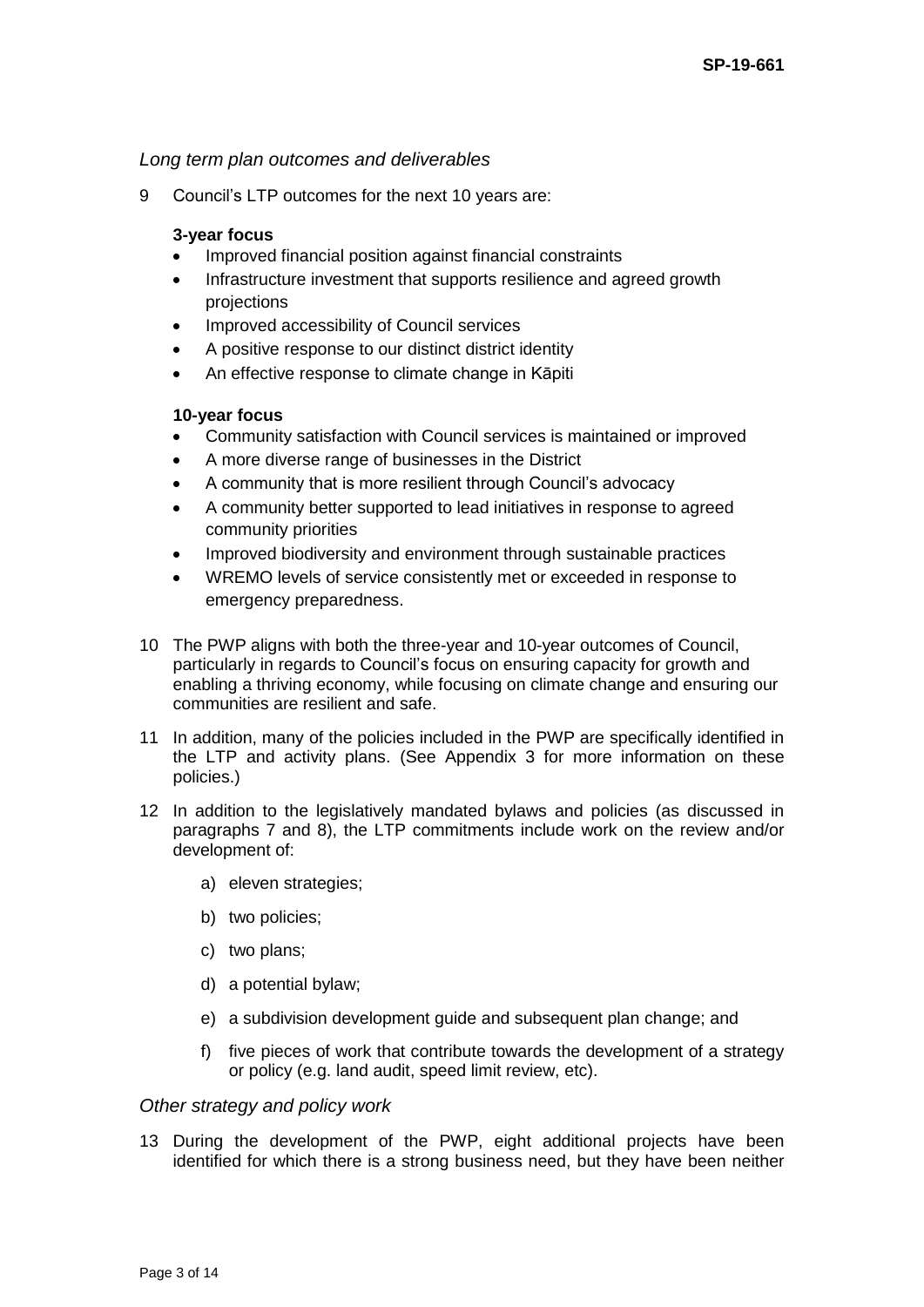legislatively mandated nor included in the LTP. (See Appendix 4 for more information on these policies.)

- 14 The programme of work to be completed over the next three years which includes the legislative obligations, long term plan deliverables, and other strategy and policy work – is both challenging and resource hungry. As always, there is the need to balance those policies which are legislatively required with the LTP commitments and priorities.
- 15 In developing this new PWP, staff have met with Group Managers and Activity Managers, and reviewed the strategic direction and outcomes of the LTP, to pull together a PWP that reflects the work to be completed within existing resources.

# **LEGAL CONSIDERATIONS**

16 Legal Counsel has confirmed the timeframes for the review of all policies which have a legal driver or a mandatory review.

#### **FINANCIAL CONSIDERATIONS**

17 There are no immediate financial implications from the adoption of the PWP. As part of the LTP development, the PWP has been progressed to ensure delivery of key workstreams and necessary budgets have been allocated.

#### **TĀNGATA WHENUA CONSIDERATIONS**

- 18 Through representation on TWOK, all three iwi were represented in the development and adoption of the LTP, which has informed the development of this PWP.
- 19 As the implementation of the PWP is carried out over the next three years, planning to ensure that individual projects are created in partnership with tāngata whenua will be undertaken.

#### **STRATEGIC CONSIDERATIONS**

20 One of the key considerations for the development of the PWP has been to align it to the 3-year and 10-year priorities of Council. As noted above, staff have worked with the Group Managers and Activity Managers to align the PWP with each group's work streams and activity management plans.

#### **SIGNIFICANCE AND ENGAGEMENT**

Degree of significance

21 Council's agreement of this PWP has a low degree of significance. The degree of significance for each individual policy project will be identified as each policy project is progressed.

#### Consultation and engagement

- 22 The LTP consultation covered a number of issues that have been reflected in the outcome of this PWP (e.g. growth, sustainability, climate change, etc).
- 23 Further engagement and consultation planning will be undertaken for each policy project as appropriate and in accordance with Council's Significance and Engagement Policy.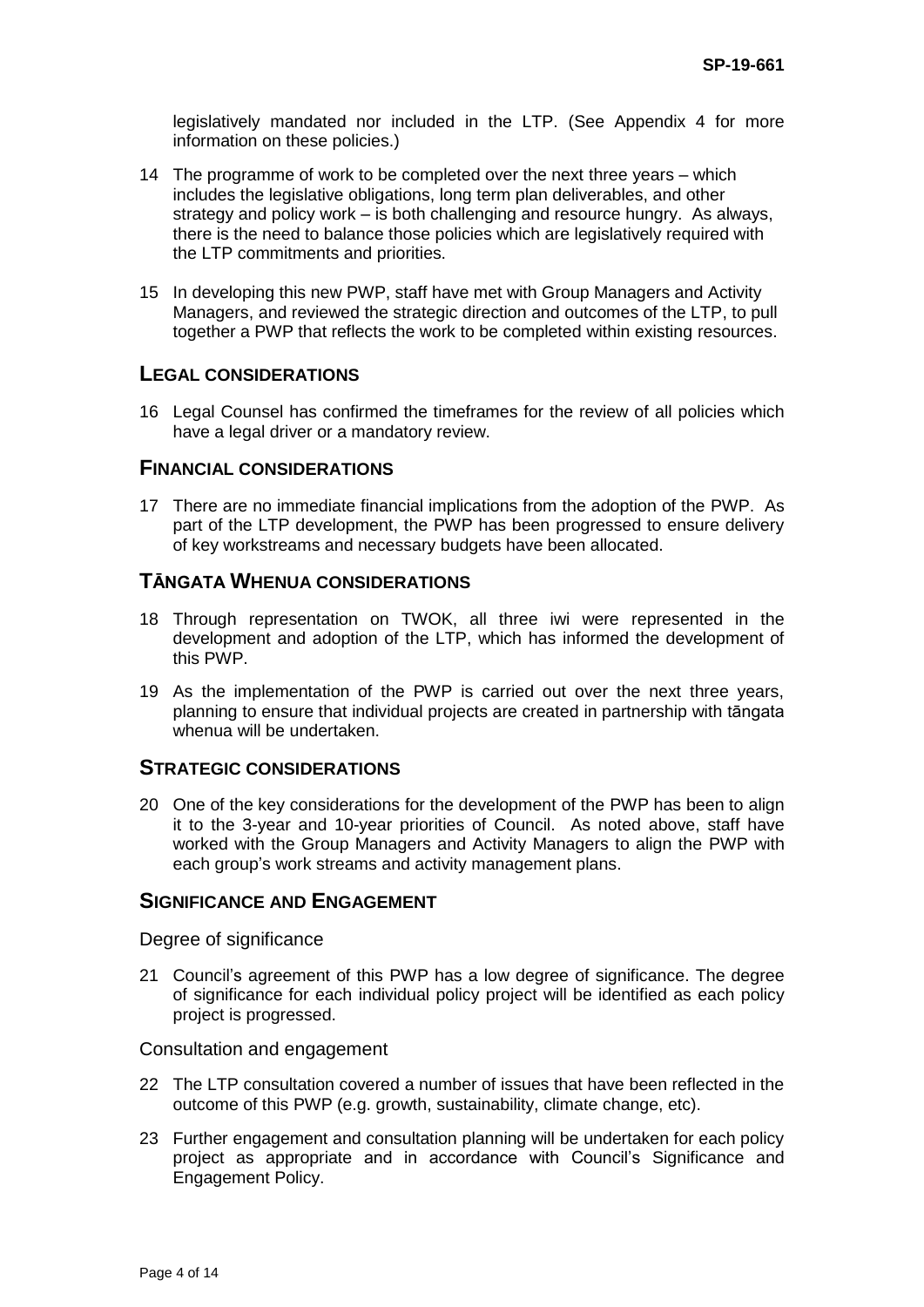# **RECOMMENDATIONS**

24 That the Council adopt the 2018-2021 Policy Work Programme.

| <b>Report prepared by</b>                                       | <b>Approved for</b><br>submission            | <b>Approved for</b><br>submission                            |
|-----------------------------------------------------------------|----------------------------------------------|--------------------------------------------------------------|
| <b>Brandy Griffin</b>                                           | Natasha Tod                                  | Tania Parata                                                 |
| <b>Senior Policy Advisor,</b><br><b>Strategy &amp; Planning</b> | Group Manager,<br><b>Regulatory Services</b> | <b>Acting Group Manager,</b><br><b>Strategy and Planning</b> |

# **ATTACHMENTS**

- Appendix 1: Policy Work Programme 2018-2021
- Appendix 2: Policy Work Programme 2018-2021 Bylaws and other legislative requirements
- Appendix 3: Policy Work Programme 2018-2021 Long term plan commitments
- Appendix 4: Policy Work Programme 2018-2021 Other policy and strategy work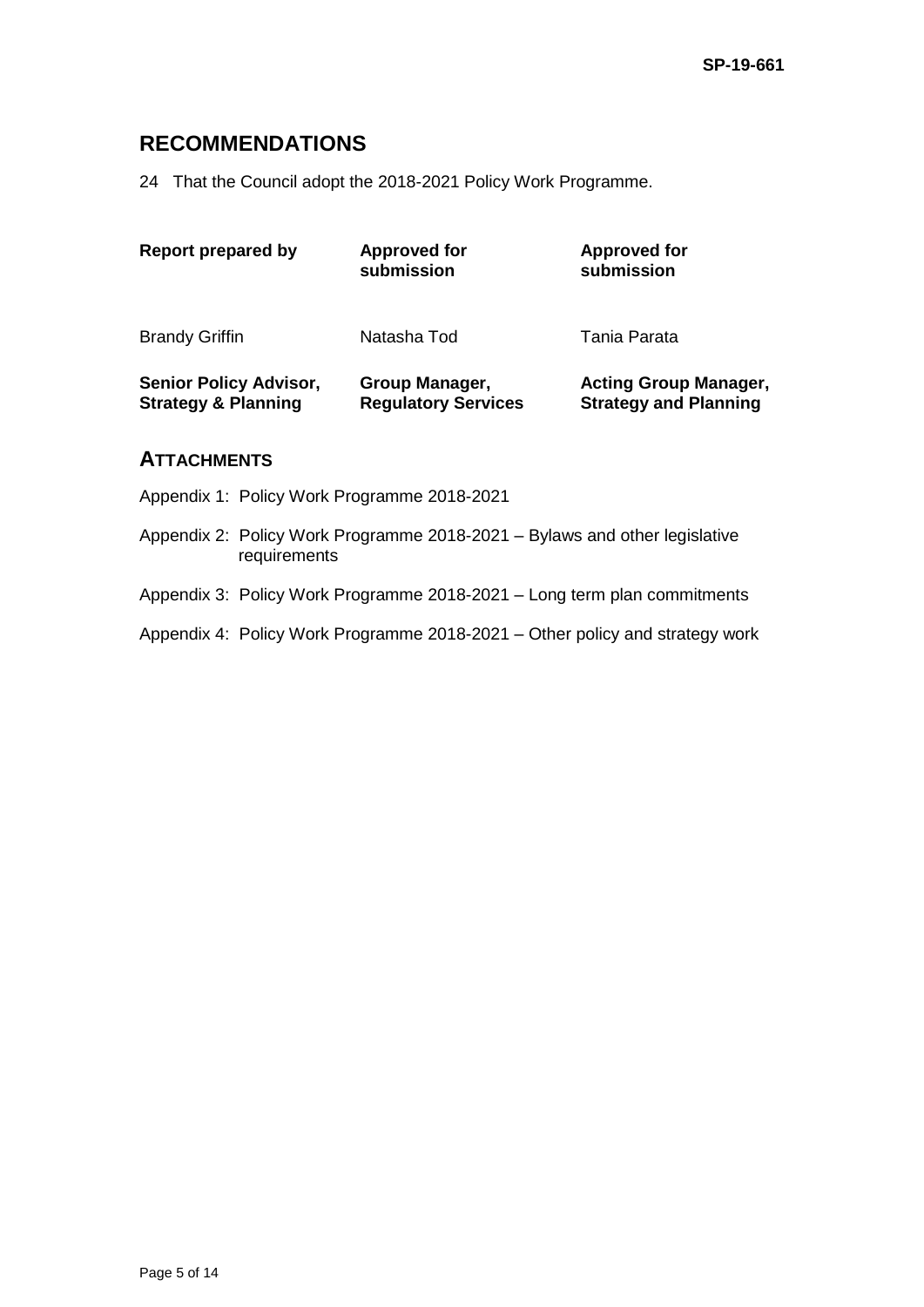# **Appendix 1: Policy Work Programme 2018-2021**

<<< See separate document. >>>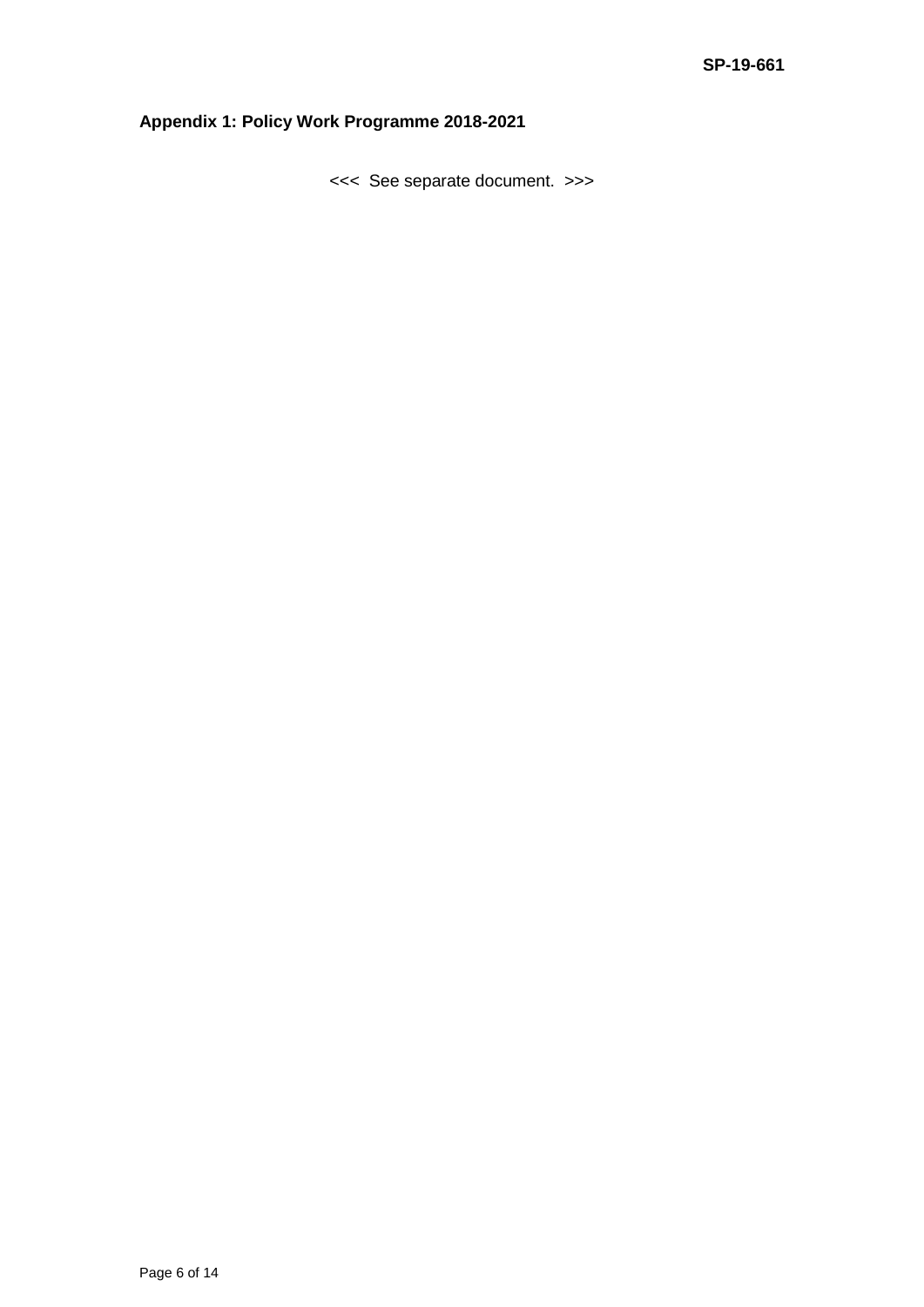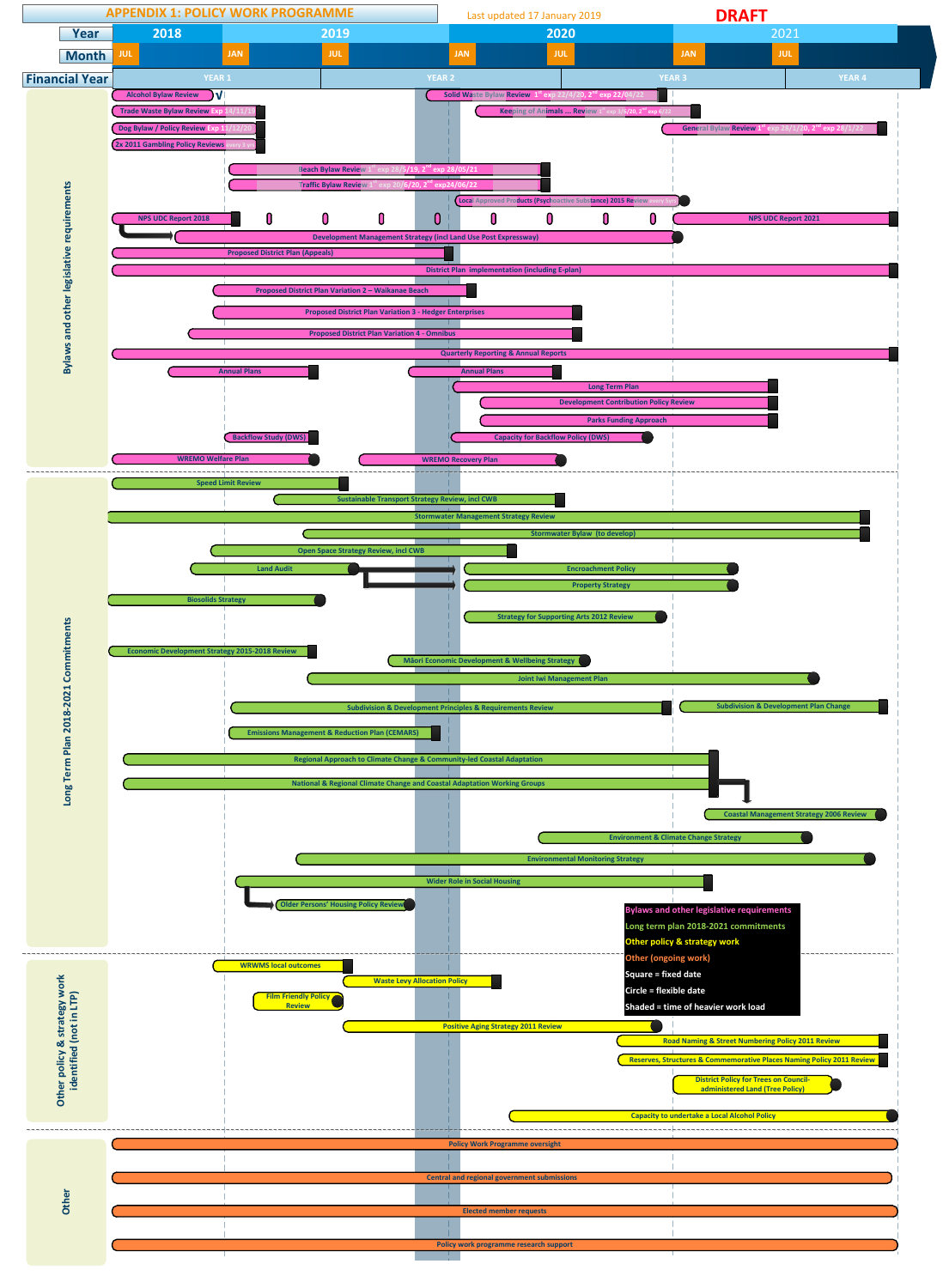|  | Appendix 2: PWP 2018-2021 - Bylaws and other legislative requirements |
|--|-----------------------------------------------------------------------|
|--|-----------------------------------------------------------------------|

| <b>Policy</b>                                                          | <b>Descriptor</b>                                                                                                                                      | <b>Driver</b>                                                | <b>Timeframe</b>        | <b>LTP Outcome</b><br>3-10 years                                          |
|------------------------------------------------------------------------|--------------------------------------------------------------------------------------------------------------------------------------------------------|--------------------------------------------------------------|-------------------------|---------------------------------------------------------------------------|
| Alcohol in Public Places<br><b>Bylaw</b>                               | To enhance the safety of the<br>public & allow responsible<br>enjoyment of public places                                                               | <b>LGA 2002</b>                                              | Completed Dec 2018      | A community that is more<br>resilient through Council's<br>advocacy       |
| <b>Trade Waste Bylaw</b>                                               | To manage trade waste<br>discharges that enter the Kāpiti<br>wastewater system                                                                         | <b>LGA 2002</b>                                              | To complete by Jan 2019 | Infrastructure that supports<br>resilience & agreed growth<br>projections |
| Dog Bylaw and Policy                                                   | To promote better care &<br>control of dogs on the Kāpiti<br>Coast                                                                                     | Dog Control Act 1996                                         | To complete by Mar 2019 | Community satisfaction with<br>Council services is<br>maintained          |
| Class 4 Gambling Policy<br>& TAB Board Venue<br><b>Gambling Policy</b> | To regulate number and<br>location of pokie machines &<br><b>TAB Board venues</b>                                                                      | Gambling Act 2003, Racing<br>Act 2003                        | To complete by Mar 2019 | A community that is more<br>resilient through Council's<br>advocacy       |
| Beach Bylaw                                                            | To manage human activities on<br>the beach & protect the beach<br>environment                                                                          | <b>LGA 2002</b>                                              | Feb 2019 - June 2020    | Improved environment<br>through sustainable<br>practices                  |
| <b>Traffic Bylaw</b>                                                   | Sets requirements for parking &<br>control of traffic on any road,<br>public car park, reserve or other<br>public place owned or controlled<br>by KCDC | LGA 2002, Land Transport<br>Act 1962                         | Feb 2019 - June 2020    | Community satisfaction with<br>Council services is<br>maintained          |
| Solid Waste Bylaw                                                      | To monitor & regulate collection,<br>transportation, disposal &<br>management of waste &<br>encourage reduction of waste                               | LGA 2002, Waste<br>Minimisation Act 2008, Litter<br>Act 1979 | Oct 2019 - Oct 2020     | Infrastructure that supports<br>resilience & agreed growth<br>projections |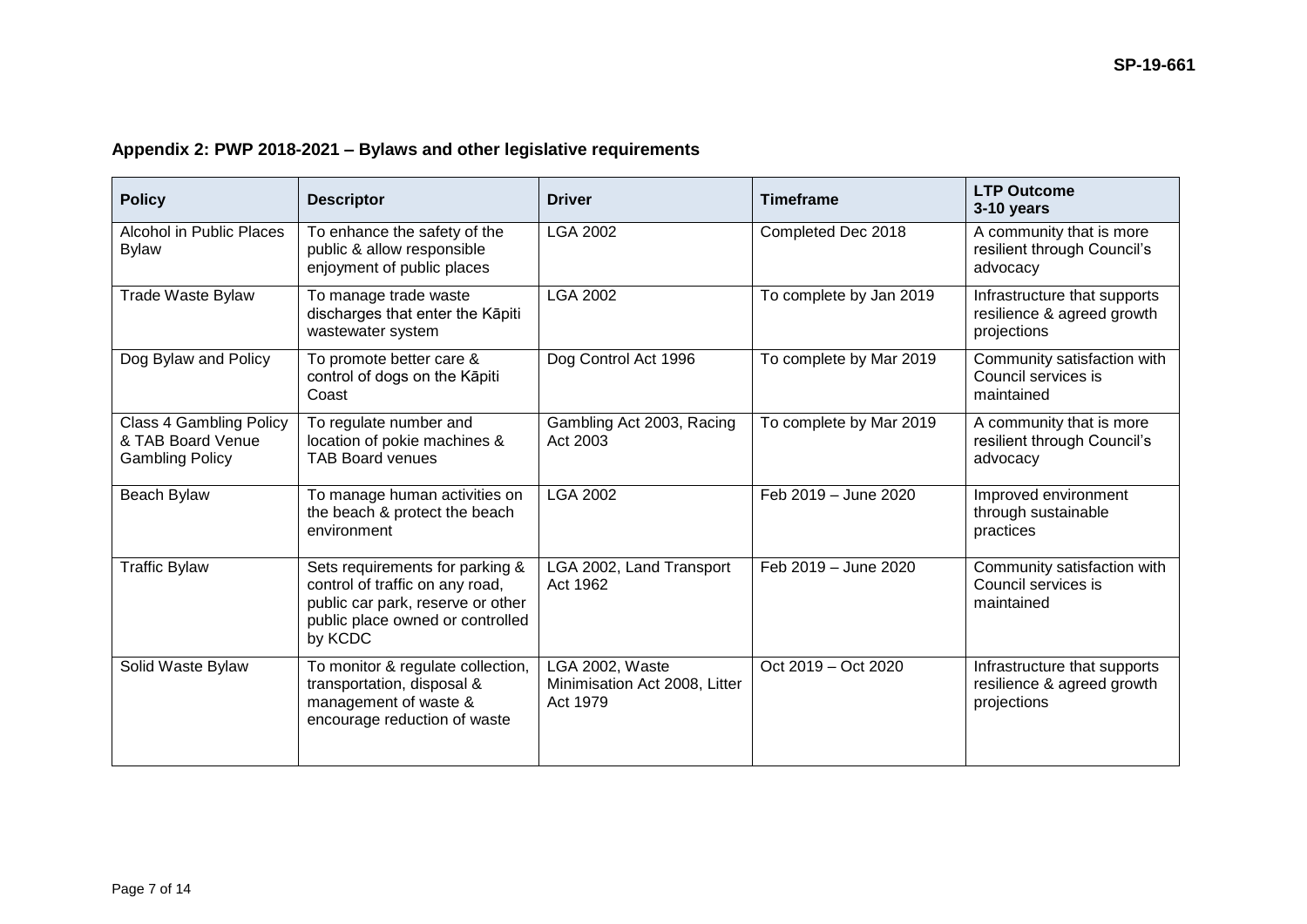| <b>Policy</b>                                                                  | <b>Descriptor</b>                                                                                                           | <b>Driver</b>                              | <b>Timeframe</b>                                                                 | <b>LTP Outcome</b><br>3-10 years                                                                                                                              |
|--------------------------------------------------------------------------------|-----------------------------------------------------------------------------------------------------------------------------|--------------------------------------------|----------------------------------------------------------------------------------|---------------------------------------------------------------------------------------------------------------------------------------------------------------|
| Keeping of Animals,<br>Bees & Poultry Bylaw                                    | Manages keeping of animals,<br>bees & poultry throughout the<br><b>District</b>                                             | LGA 2002                                   | Mar 2020 - Mar 2021                                                              | Improved biodiversity &<br>environment through<br>sustainable practices                                                                                       |
| <b>General Bylaw</b>                                                           | Generic administrative<br>provisions common to all<br>Council bylaws                                                        | <b>LGA 2002</b>                            | Nov 2020 - Nov 2021                                                              | <b>BAU Council activity</b>                                                                                                                                   |
| <b>Local Approved</b><br><b>Products Policy</b><br>(Psychoactive<br>Substance) | Restricts the location of retail<br>'legal high' outlets to reduce<br>harm from psychoactive<br>substances in the District. | <b>Psychoactive Substances</b><br>Act 2013 | Jan 2020 - Feb 2021                                                              | A community that is more<br>resilient through Council's<br>advocacy                                                                                           |
| <b>NPS-UDC Reporting</b>                                                       | Assessments & reporting<br>required on the National Policy<br>Statement on Urban<br><b>Development Capacity</b>             | <b>RMA 1991</b>                            | Primary report due Mar<br>2019 and Dec 2021.<br>Quarterly updates in<br>between. | Infrastructure investment<br>that supports resilience and<br>agreed growth projections                                                                        |
| Development<br><b>Management Strategy</b>                                      | Framework for sustainable<br>development & growth                                                                           | RMA 1991, LGA 2002, and<br><b>PDP</b>      | Nov 2018 - Jan 2021,<br>drawing on evidence from<br>NPS-UDC reports              | A community better<br>supported to lead initiatives<br>in response to agreed<br>community priorities; a<br>positive response to distinct<br>district identity |
| PDP Appeals                                                                    | Appeals on the Proposed<br>District Plan (PDP)                                                                              | <b>RMA 1991</b>                            | To complete by Dec 2019                                                          | A more diverse range of<br>businesses in the District                                                                                                         |
| <b>District Plan</b><br>Implementation<br>(including E-plan)                   | Implementing District Plan                                                                                                  | <b>RMA 1991</b>                            | Ongoing                                                                          | Improved accessibility of<br>Council services                                                                                                                 |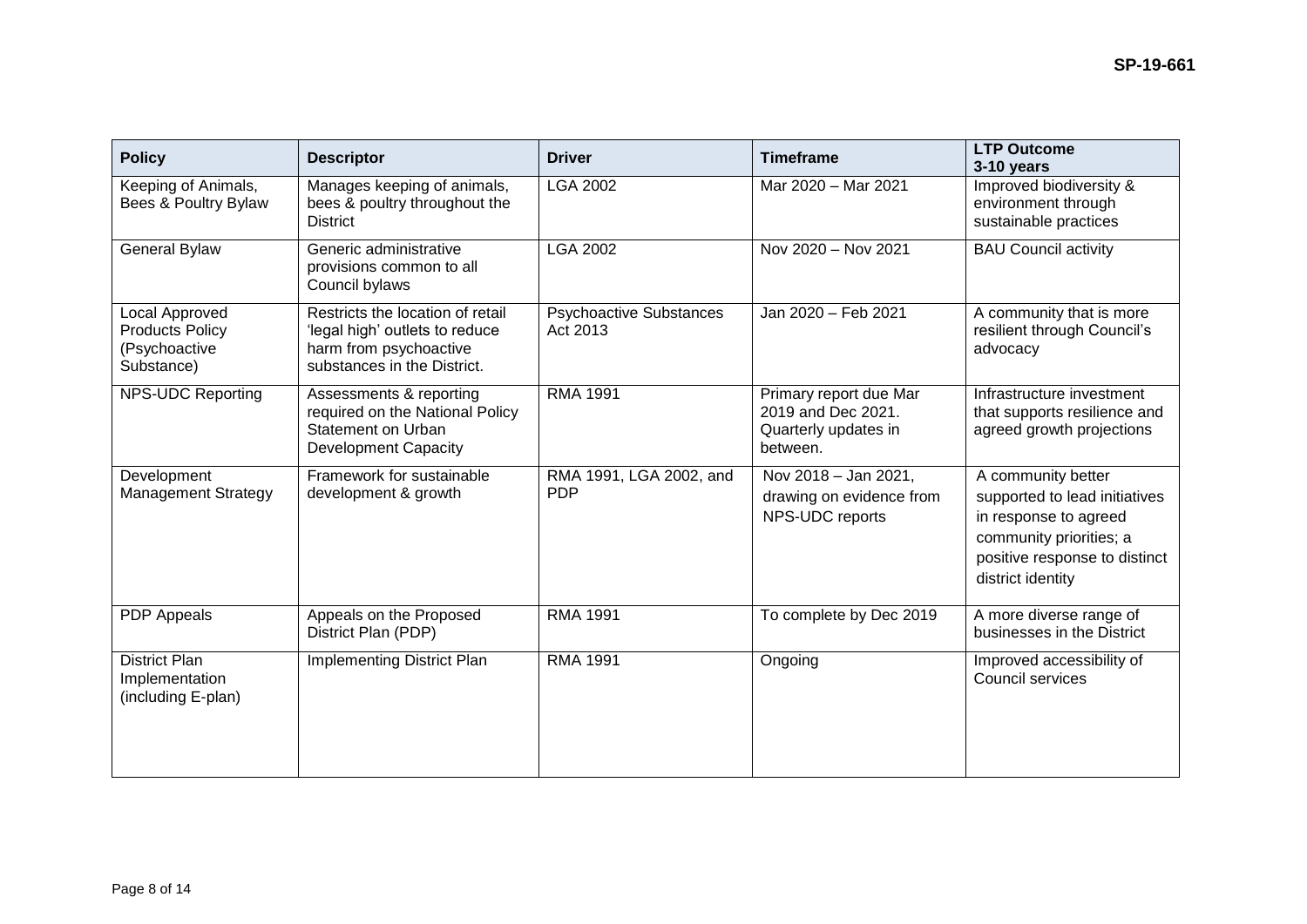| <b>Policy</b>                                  | <b>Descriptor</b>                                                                                  | <b>Driver</b>               | <b>Timeframe</b>         | <b>LTP Outcome</b><br>3-10 years                                                                               |
|------------------------------------------------|----------------------------------------------------------------------------------------------------|-----------------------------|--------------------------|----------------------------------------------------------------------------------------------------------------|
| PDP Variation 2 -<br>Waikanae Beach            | Variation to provisions in PDP<br>for Waikanae Beach area                                          | RMA 1991 and PDP<br>Appeals | To complete by Feb 2020  | Improved accessibility of<br>Council services                                                                  |
| PDP Variation 3-<br><b>Hedger Enterprises</b>  | Variation to provisions in PDP<br>related to Hedger Enterprises<br>appeal                          | RMA 1991 and PDP<br>Appeals | To complete by June 2020 | Improved accessibility of<br>Council services                                                                  |
| PDP Variation 4 -<br>Omnibus                   | Variation to make a number of<br>small amendments to the PDP                                       | RMA 1991 and PDP<br>Appeals | To complete by June 2020 | Improved accessibility of<br>Council services                                                                  |
| Quarterly Reporting &<br><b>Annual Reports</b> | Reporting on Council progress<br>every quarter within financial<br>year June-July                  | <b>LGA 2002</b>             | Ongoing                  | Improved accessibility of<br>Council services                                                                  |
| <b>Annual Plans</b>                            | Makes changes to LTP in<br>response to legislation & other<br>projects during LTP 3-year<br>cycle. | <b>LGA 2002</b>             | June 2019, June 2020     | Improved accessibility of<br>Council services; Improved<br>financial position against<br>financial constraints |
| Long Term Plan                                 | Sets direction, financial &<br>infrastructure strategies &<br>budget for 20 years, 2018-2038       | <b>LGA 2002</b>             | To complete by June 2021 | Improved accessibility of<br>Council services; Improved<br>financial position against<br>financial constraints |
| Development<br><b>Contribution Policy</b>      | To ensure that infrastructure<br>costs are funded by<br>developments that lead to<br>growth        | <b>LGA 2002</b>             | To complete by June 2021 | Infrastructure investment<br>that supports resilience &<br>agreed growth projections                           |
| Parks Funding<br>Approach                      | <b>Related to Reserves Funding</b><br>Policy (part of Finance Strategy)                            | <b>LGA 2002</b>             | To complete by June 2021 | Infrastructure investment<br>that supports resilience &<br>agreed growth projections                           |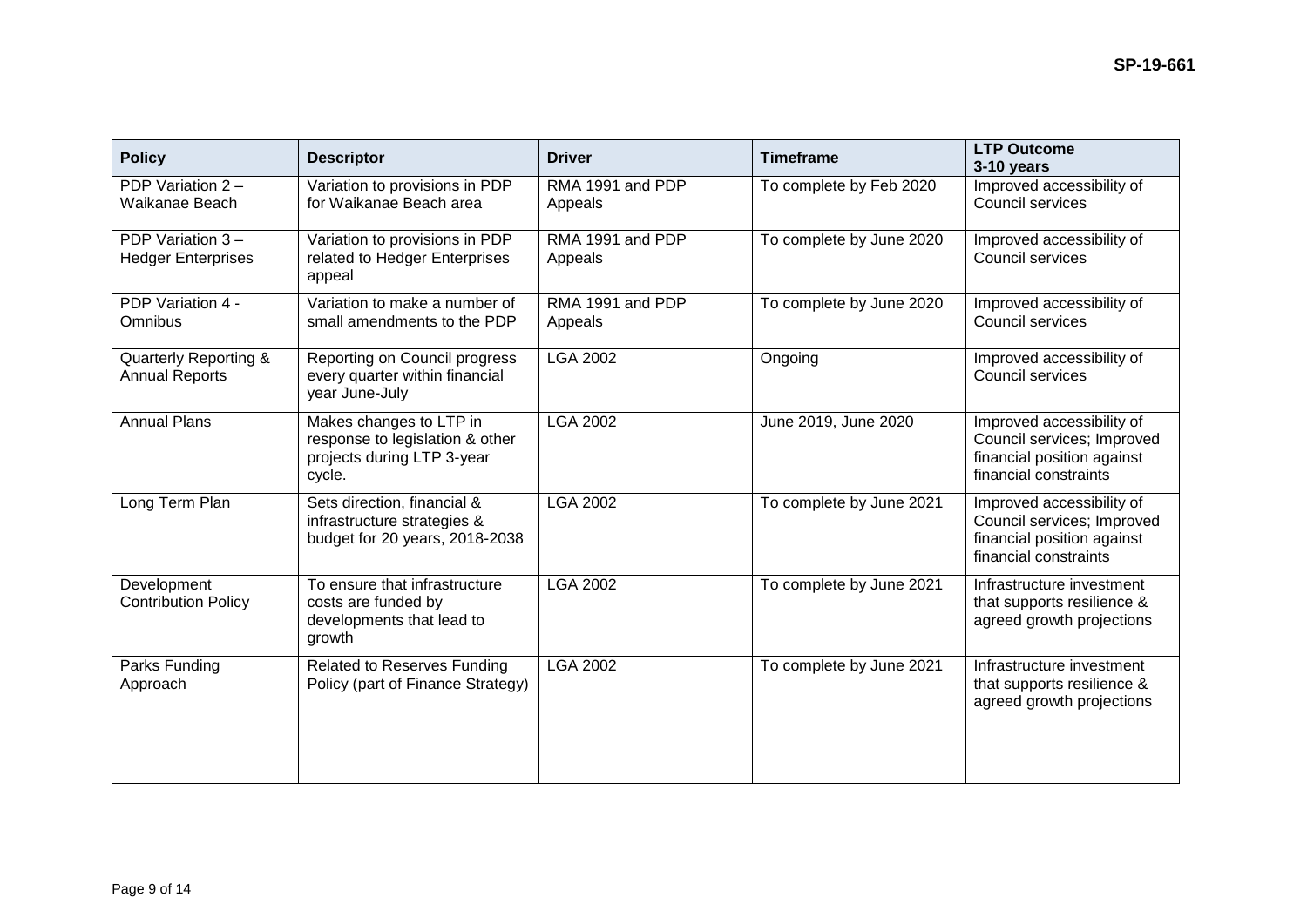| <b>Policy</b>                                           | <b>Descriptor</b>                                             | <b>Driver</b>                                                                                            | Timeframe                                        | <b>LTP Outcome</b><br>3-10 years                                                                    |
|---------------------------------------------------------|---------------------------------------------------------------|----------------------------------------------------------------------------------------------------------|--------------------------------------------------|-----------------------------------------------------------------------------------------------------|
| Backflow study (DWS)                                    | Ensures security of wastewater<br>& stormwater infrastructure | Health Act 1956, Health<br>(Drinking Water)<br>Amendment Act 2007, NZ<br><b>Drinking Water Standards</b> | To complete by June 2019                         |                                                                                                     |
| Capacity to undertake a<br><b>Backflow Policy (DWS)</b> | Ensures security of wastewater<br>& stormwater infrastructure | Health Act 1956, Health<br>(Drinking Water)<br>Amendment Act 2007, NZ<br><b>Drinking Water Standards</b> | 2020, drawing on evidence<br>from Backflow study |                                                                                                     |
| <b>WREMO Welfare Plan</b>                               | Welfare Plan for District for<br>emergency preparedness       | CDEM Act 2002                                                                                            | To complete by June 2019                         | WREMO levels of service<br>consistently met or<br>exceeded in response to<br>emergency preparedness |
| <b>WREMO Recovery Plan</b>                              | Recovery Plan following an<br>emergency                       | CDEM Act 2002                                                                                            | Aug 2019 - June 2020                             | WREMO levels of service<br>consistently met or<br>exceeded in response to<br>emergency preparedness |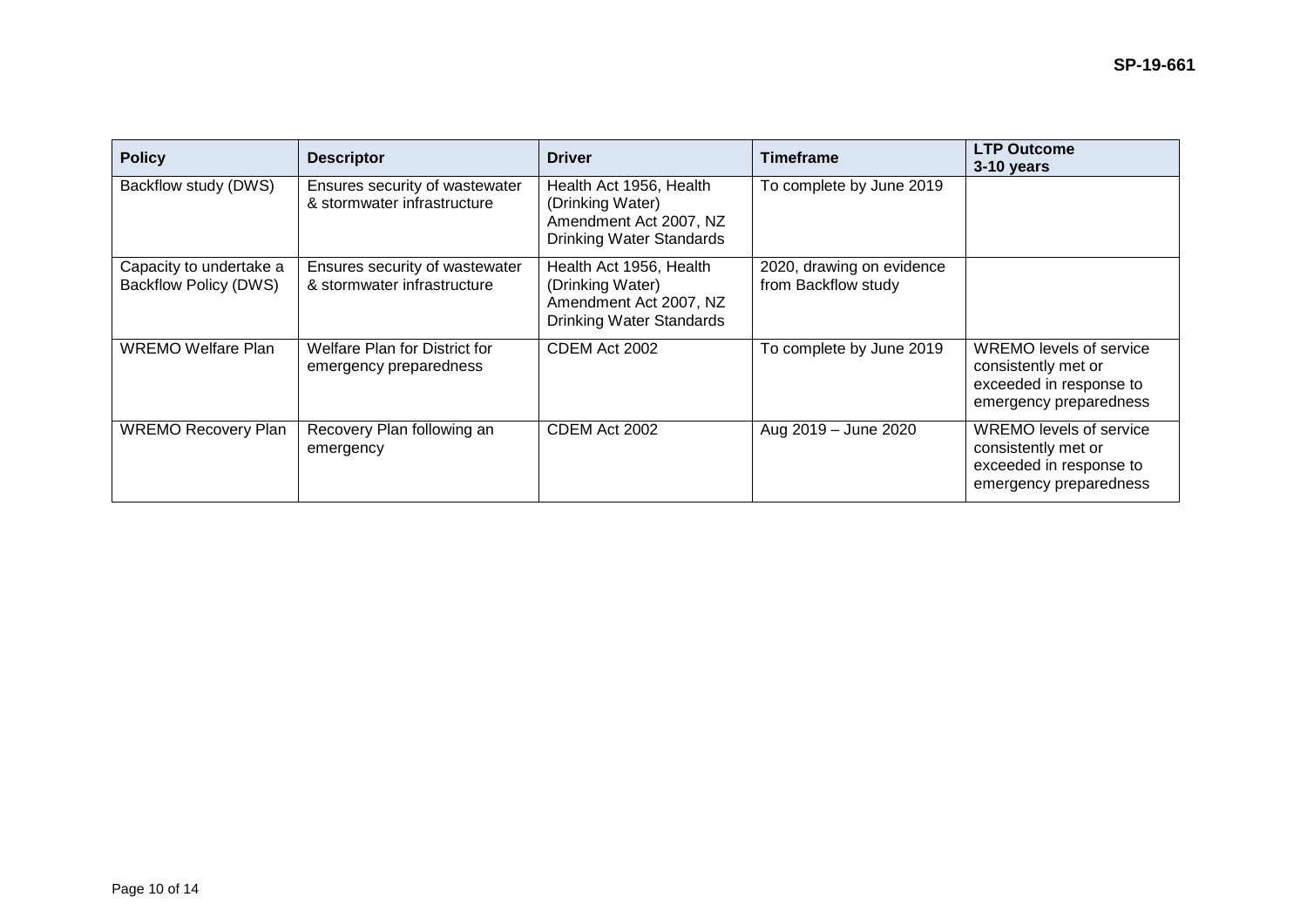# **Appendix 3: PWP 2018-2021 – Long term plan commitments**

| <b>Policy</b>                               | <b>Descriptor</b>                                                                         | <b>Driver</b> | <b>Timeframe</b>                                                                                                                         | <b>LTP Outcome</b><br>3-10 years                                                                                                   |
|---------------------------------------------|-------------------------------------------------------------------------------------------|---------------|------------------------------------------------------------------------------------------------------------------------------------------|------------------------------------------------------------------------------------------------------------------------------------|
| <b>Speed Limit Review</b>                   | Review of speed limits in rural<br>areas and Paraparaumu,<br>Raumati and Paekākāriki.     | <b>LTP</b>    | To complete by June 2019                                                                                                                 | A community that is more<br>resilient through Council's<br>advocacy                                                                |
| Sustainable Transport<br>Strategy, incl CWB | To manage and provide for<br>sustainable transport on the<br>Kāpiti Coast.                | <b>LTP</b>    | June 2019 - June 2020                                                                                                                    | Improved environment<br>through sustainable<br>practices                                                                           |
| Stormwater<br><b>Management Strategy</b>    | To manage the District's<br>stormwater & provide protection<br>from effects of flooding.  | <b>LTP</b>    | To be completed by Dec<br>2021                                                                                                           | Infrastructure that supports<br>resilience & agreed growth<br>projections                                                          |
| Stormwater Bylaw                            | To manage the District's<br>stormwater & provide protection<br>from effects of flooding.  | <b>LTP</b>    | If it is determined via the<br>Stormwater Management<br>Strategy review that a bylaw<br>is required, it will be<br>completed by Dec 2021 | Infrastructure that supports<br>resilience & agreed growth<br>projections                                                          |
| Open Space Strategy,<br>incl CWB            | Vison for provision &<br>management of open space in<br>the District for next 20-50 years | <b>LTP</b>    | To be completed by Mar<br>2020                                                                                                           | Positive response to our<br>distinct district identity;<br>improved biodiversity &<br>environment through<br>sustainable practices |
| <b>Land Audit</b>                           | Review of Council-owned land                                                              | <b>LTP</b>    | To be completed by Aug<br>2019                                                                                                           | Improved financial position<br>against financial constraints                                                                       |
| <b>Property Strategy</b>                    | Deciding outcomes for Council<br>land following land audit                                | <b>LTP</b>    | If it is determined via the<br>Land Audit that a Property<br>Strategy is required, it will<br>be completed by Mar 2021                   | Improved financial position<br>against financial constraints                                                                       |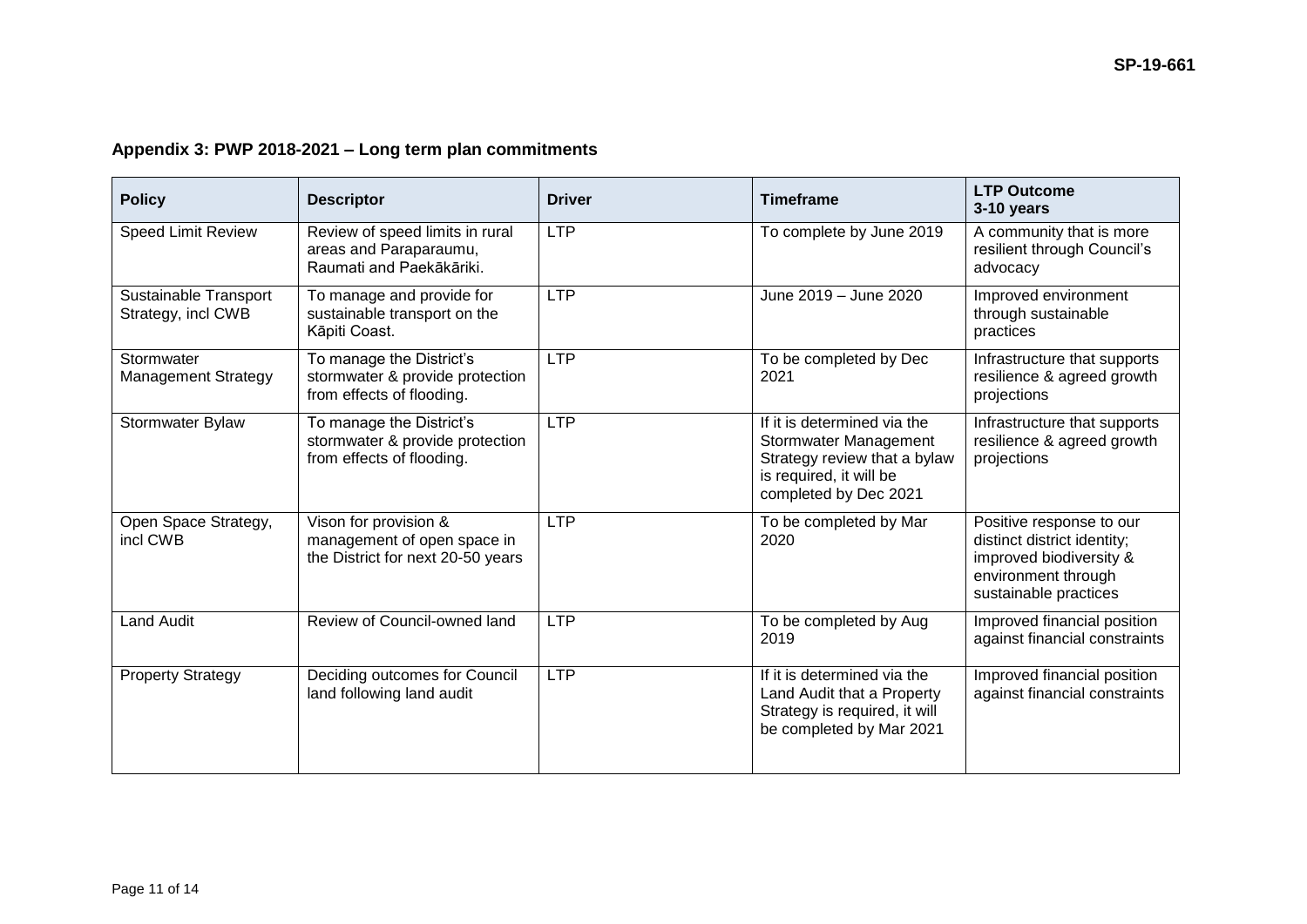| <b>Encroachment Policy</b>                                     | Set Council's policy for<br>encroachment requests onto<br>Council-owned land                                                  | Not specifically mentioned<br>in the LTP or AMPs, but<br>discussed by Council as a<br>possible outcome of the<br><b>Land Audit</b> | If it is determined via the<br>Land Audit that an<br>Encroachment Policy is<br>required, it will be<br>completed by Mar 2021 | Improved accessibility of<br>Council services                                                                                              |
|----------------------------------------------------------------|-------------------------------------------------------------------------------------------------------------------------------|------------------------------------------------------------------------------------------------------------------------------------|------------------------------------------------------------------------------------------------------------------------------|--------------------------------------------------------------------------------------------------------------------------------------------|
| <b>Biosolids Strategy</b>                                      | Complete the biosolids disposal<br>strategy for adoption by Council                                                           | <b>LTP</b>                                                                                                                         | To be completed by June<br>2019                                                                                              | Improved financial position<br>against financial constraints;<br>improved biodiversity and<br>environment through<br>sustainable practices |
| <b>Strategy for Supporting</b><br>the Arts 2012                | Guides the Public Art Panel,<br>which oversees the public art<br>programme.                                                   | <b>LTP</b>                                                                                                                         | Feb 2020 - Nov 2020                                                                                                          | A positive response to our<br>distinct district identity                                                                                   |
| <b>Economic Development</b><br>Strategy 2015-2018              | To foster development of an<br>economy that performs at its<br>full potential                                                 | <b>LTP</b>                                                                                                                         | To be completed by June<br>2019                                                                                              | A more diverse range of<br>businesses in the district;<br>improved financial position<br>against financial constraints                     |
| Māori Economic<br>Development &<br><b>Wellbeing Strategy</b>   | Build & leverage collective<br>resources, knowledge, skills,<br>leadership & capability to better<br>position Māori to thrive | LTP, LGA 2002; Tiriti o<br>Waitangi                                                                                                | Oct 2019 - June 2020                                                                                                         | A community better<br>supported to lead initiatives<br>in response to agreed<br>community priorities                                       |
| Joint Iwi Management<br>Plan                                   | Recognises & provides for<br>Māori cultural values and<br>interest in the natural & physical<br>resources in the District     | LTP, LGA 2002; Tiriti o<br>Waitangi                                                                                                | June 2019 - June 2021                                                                                                        | A community better<br>supported to lead initiatives<br>in response to agreed<br>community priorities                                       |
| Subdivision<br><b>Development Principles</b><br>and Guidelines | Update of Principles &<br>Requirements to align with<br>current Council direction                                             | LTP, RMA 1991                                                                                                                      | Jan 2019 - Dec 2021                                                                                                          | Infrastructure investment<br>that supports resilience and<br>agreed growth projections                                                     |
| <b>Emissions Management</b><br>& Reduction Plan<br>(CEMARS)    | Tracks how Council measures,<br>manages and reduces<br>greenhouse gas emissions<br>(carbon footprint)                         | LTP, RMA 1991                                                                                                                      | Jan 2019 - Dec 2019                                                                                                          | An effective response to<br>climate change in Kāpiti                                                                                       |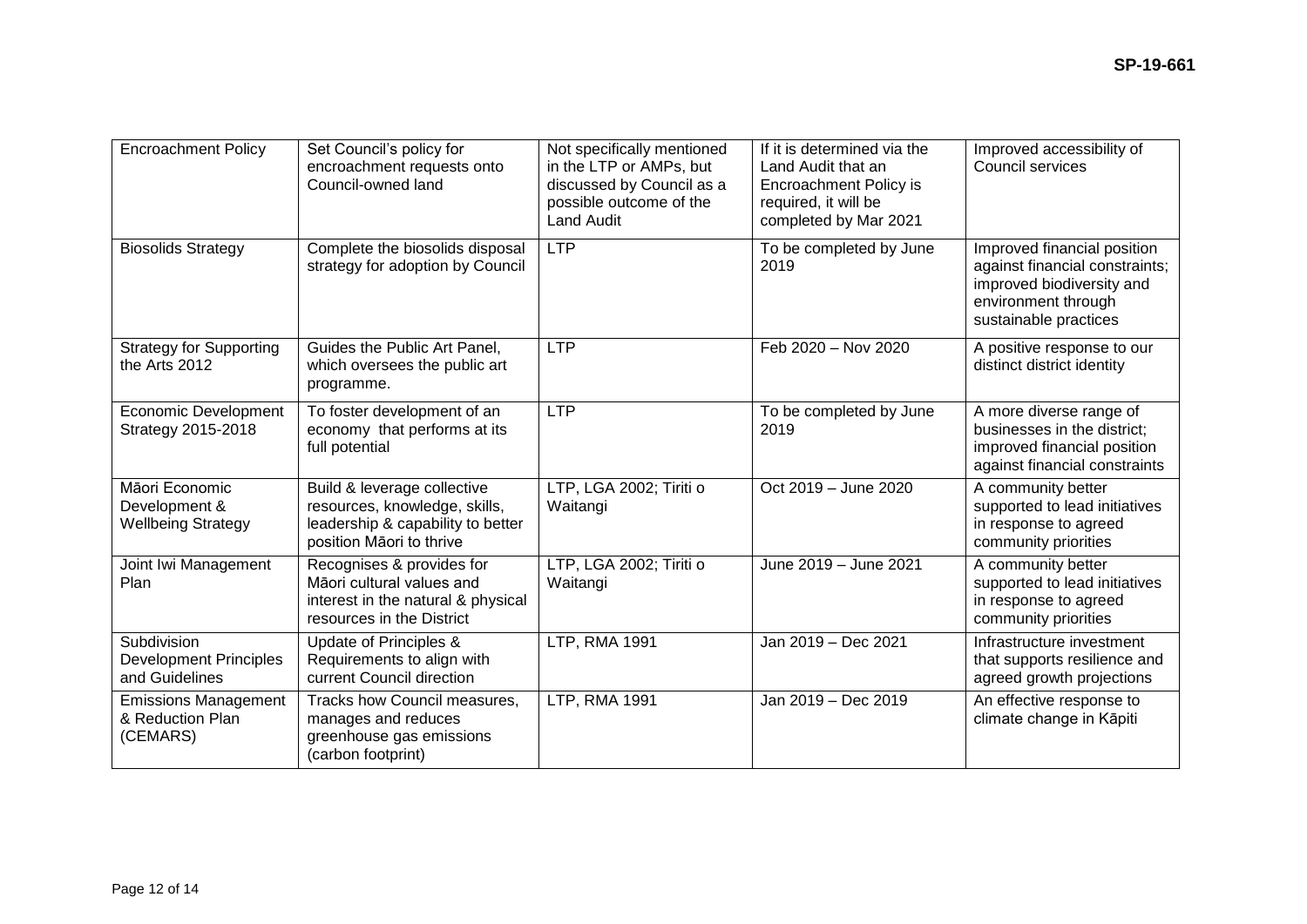| Regional Approach to<br>Climate Change and<br><b>Community-led Coastal</b><br>Adaptation | To define regional approach to<br>climate change                                                   | LTP, RMA 1991 | Ongoing               | An effective response to<br>climate change in Kāpiti                    |
|------------------------------------------------------------------------------------------|----------------------------------------------------------------------------------------------------|---------------|-----------------------|-------------------------------------------------------------------------|
| National/Regional<br><b>Working Groups</b>                                               | To create cohesive national and<br>regional framework for<br>responding to climate change          | LTP, RMA 1991 | Ongoing               | An effective response to<br>climate change in Kāpiti                    |
| <b>Coastal Strategy</b>                                                                  | To guide management of<br>coastal environment                                                      | LTP, RMA 1991 | Mar 2021 - Dec 2021   | An effective response to<br>climate change in Kāpiti                    |
| <b>Environment &amp; Climate</b><br><b>Change Strategy</b>                               | Sets out Council's commitment<br>to a better environment                                           | LTP, RMA 1991 | June 2020 - June 2021 | An effective response to<br>climate change in Kāpiti                    |
| Environmental<br><b>Monitoring Strategy</b>                                              | Feedback mechanism to detect<br>& understand changes in the<br>environment on the Kāpiti<br>Coast. | LTP, RMA 1991 | May 2019 - Nov 2021   | Improved biodiversity &<br>environment through<br>sustainable practices |
| Wider Role in Housing                                                                    | Determining Council's wider role<br>in housing - social, papakainga,<br>private                    | <b>LTP</b>    | Jan 2019 - Mar 2021   | A community that is more<br>resilient through Council's<br>advocacy     |
| <b>Older Persons' Housing</b><br>Policy                                                  | Consideration of divestment or<br>retention & interim funding of<br>housing for older persons      | <b>LTP</b>    | May 2019 - Sept 2019  | A community that is more<br>resilient through Council's<br>advocacy     |